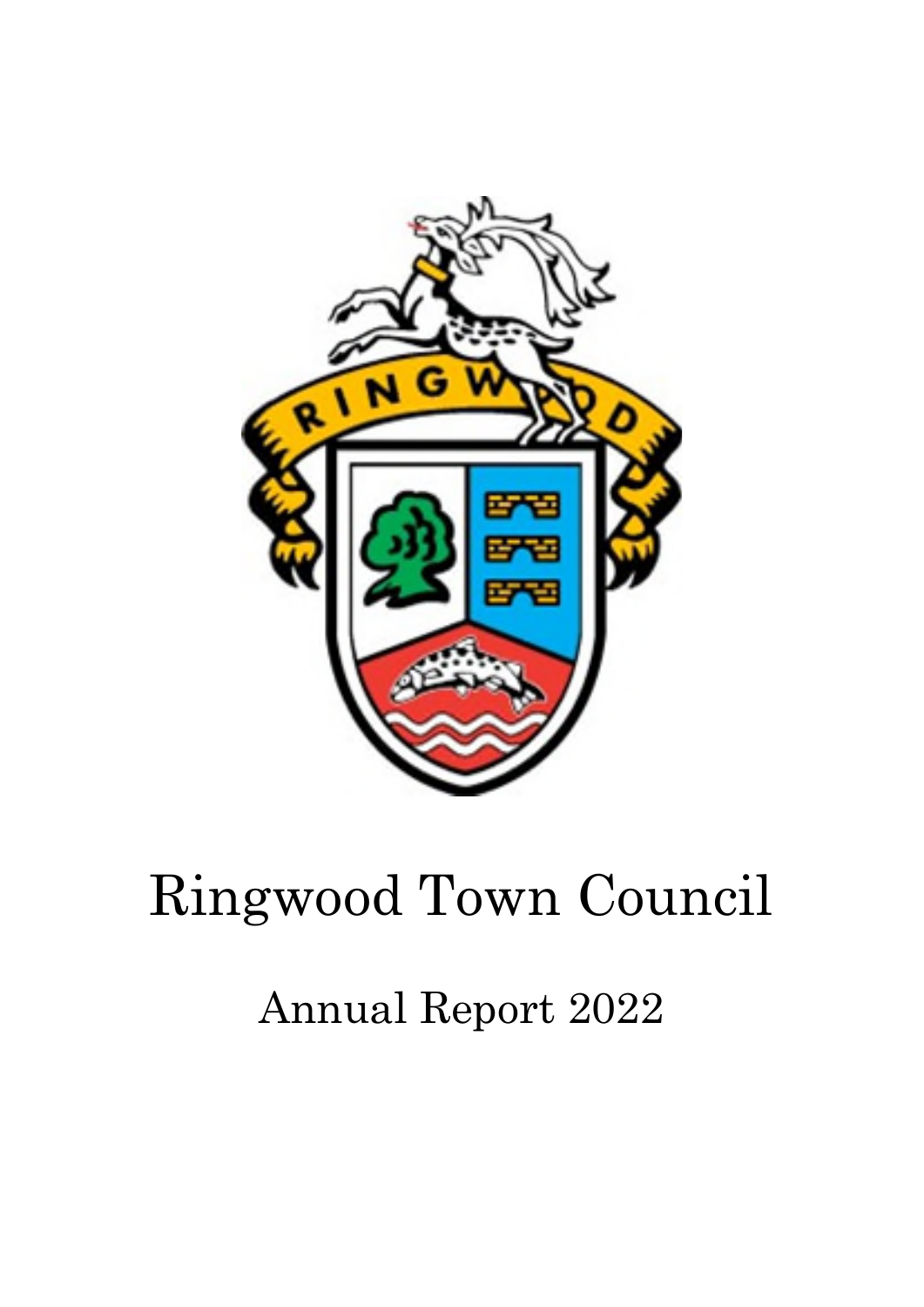## **CONTENTS**

- Page 2 Introduction by the Deputy Town Mayor Cllr Philip Day (on behalf of the Town Mayor)
- Page 3-4 Recreation, Leisure & Open Spaces Committee Report by the Chairman Cllr Andy Briers
- Page 5-6 Policy & Finance Committee Report by the Chairman Cllr Jeremy Heron
- Page 7-12 Planning, Town & Environment Committee Report by the Chairman Cllr Philip Day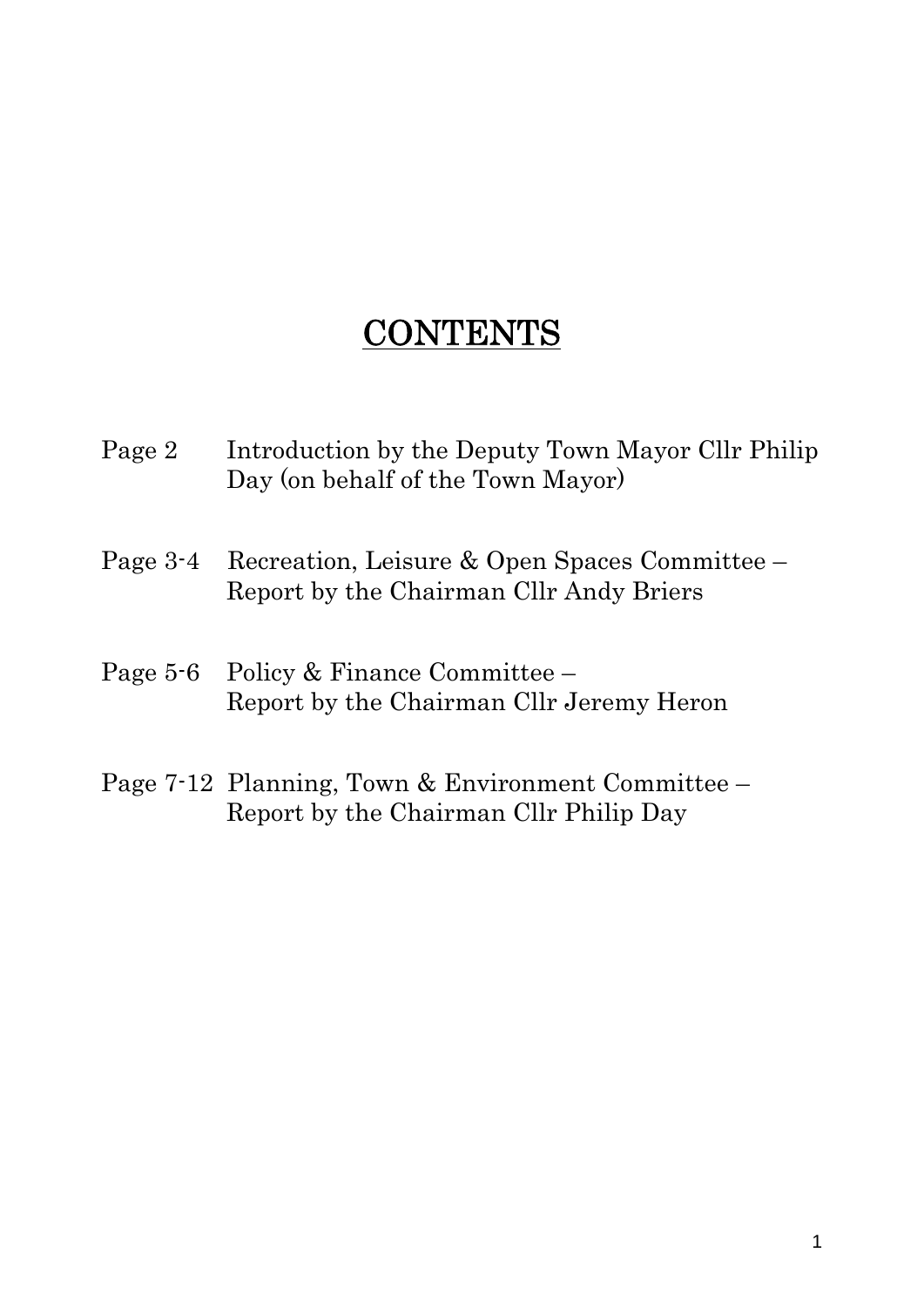## ANNUAL REPORTS FOR TOWN ASSEMBLY 11th May 2022

### Introduction by the Town Mayor Cllr Tony Ring (read by Cllr Philip Day – in his absence)

As the Covid imposed hiatus in so many aspects of life ebbs away it is pleasing to be able to construct a positive annual report on actions and activities in our town.

Throughout the whole period of lockdowns and restrictions Ringwood Town Council has continued to provide administrative and operational services in managing town affairs, Councillors, officers, staff and our wonderful legion of volunteers have continued to provide assistance, care and environmental support to the community. We were able to reinstate the annual town fireworks display and Christmas Fayre – both immensely successful and will again be able to enjoy events such as the Pedal Car Grand Prix and of course Carnival with, this year the joyous addition of Her Majesty the Queens Jubilee celebration. Established voluntary organisations have continued to flourish and are now enhanced by organised efforts to offer assistance and temporary accommodation to displaced Ukraine persons. A 'Greening' campaign has commenced to address energy use and emissions issues, plans to update the Ringwood Trail to encourage walking tours of the town are in process a possible entry for Ringwood in Bloom to the national RHS scheme is in early progress – all supported by Ringwood Town Council and voluntary input from individuals and councillors. The Town Council has awarded the first of newly constituted Annual Merit Awards to reward personal contributions to community wellbeing and we look forward to future awards to recognise the effort and input of individuals. Thanks and congratulations are due to all involved.

I regret that some previously reported actions remain necessarily a work in progress but can confirm that matters such as town centre development, Neighbourhood Plan issues, managing effects resulting from the A31 road works and extensive work on plans for development at Moortown Lane and Lynes Farm are all in process and being conducted to ensure the best possible outcomes for our town. Additionally, work is progressing on the very exciting plan to redevelop the football club and a project to upgrade Carvers to provide improved long-term facilities has been initiated for eventual public consultation to ensure that we meet expectations and make sure that Ringwood remains a wonderful place to live.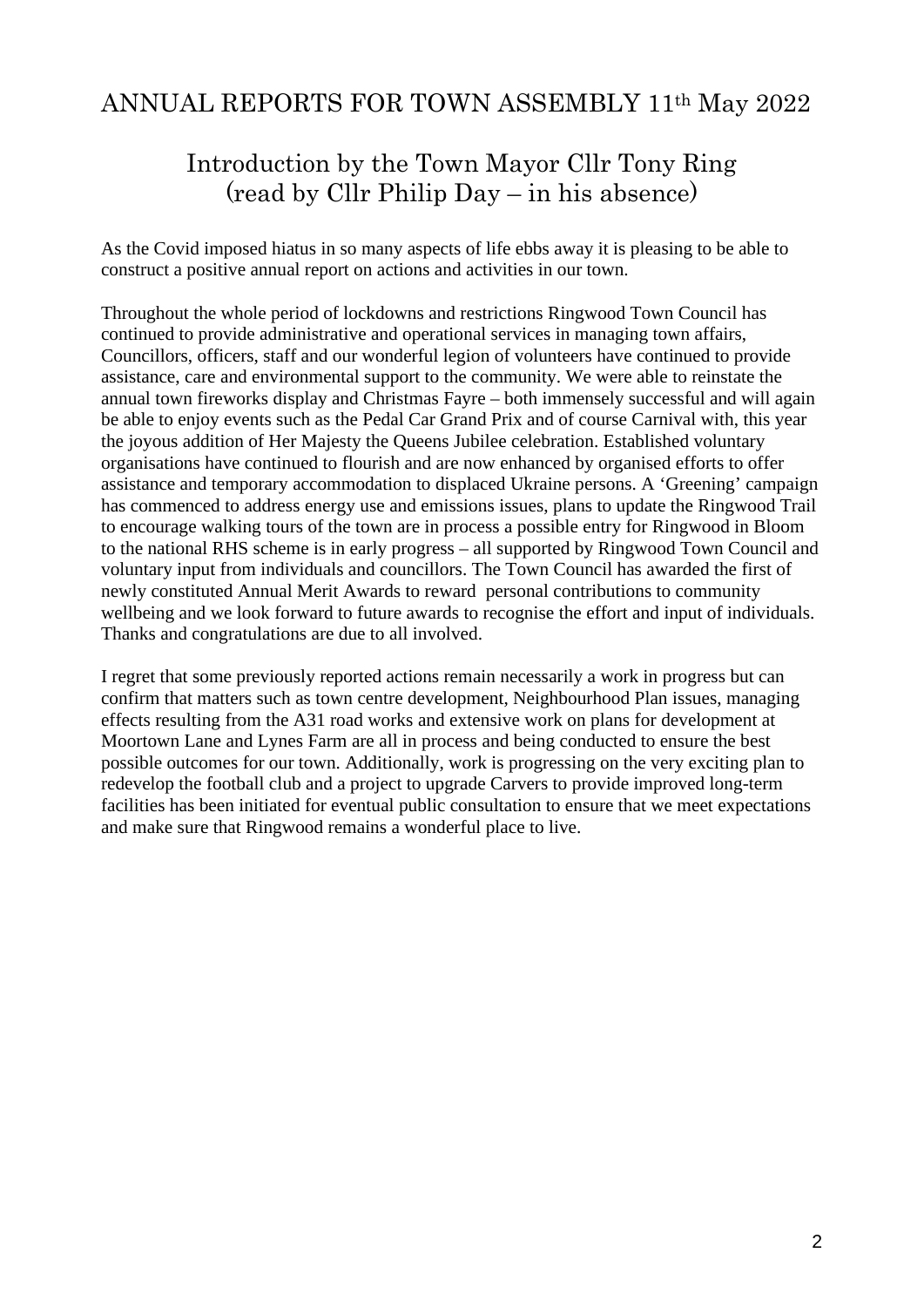## Recreation, Leisure and Open Spaces Committee Report by the Chairman Cllr Andy Briers

I am pleased to present the annual report of the Recreation, Leisure and Open Spaces Committee 2022.

As other chairman will no doubt mention, and as everyone is acutely aware, these last few years have been extremely difficult for all of our residents. That said, I have to give thanks to all at Ringwood Town Council for all they have done during this time for our local residents.

Whilst there are many open spaces and facilities within the town provided by the Town Council, I would like to comment on the following;

#### **Carvers & Carvers Clubhouse**

I am pleased to say that with the manager's hard work and enthusiasm this facility continues to improve. This was recently evidenced by the Carvers Activity Open Day which was well attended by the families of Ringwood. We have seen its reputation grow with many clubs and organisations using the building. We will continue to source grant funding to further enhance the facilities and services, both at the clubhouse and Carvers in general.

In addition, and under the leadership of Cllr Fredrick, we have been looking at an overall strategy for the enhancement of this open space. This is currently on going and we hope to provide further information to our residents in the coming months.

#### **Long Lane**

We, Ringwood Town Football Club and partners are progressing the redevelopment of the facilities at Long Lane and I am pleased to report that Planning Permission has been granted. I would like to thank all those involved in the project, particularly Cllr Loose and the Town Clerk. This is now being taken to the next stage. The improvements to the football facilities at Long Lane will include a new artificial grass pitch (that will allow all-weather training) and a new clubhouse with much better facilities. As we are all no doubt aware, projects like this take a long time in the making but we look forward to the re-development of the site.

#### **Events**

Events in Ringwood have re-started and will continue with the hard work and dedication of the Events Manager, Events sub-committee, and Town Council Officers. The first event last year was the annual firework display followed by the Christmas market and light switch on. Both of these events were very well attended. These events will continue this year with the next being the Party in the Park to celebrate the Queen's Platinum Jubilee. It is again thanks to the Events Manager, Events sub-committee, officers, the voluntary support of local residents and associations such as the Carnival, Rotary Club, Round Table and Men's Shed and last but not least, the generous local sponsors that these events continue.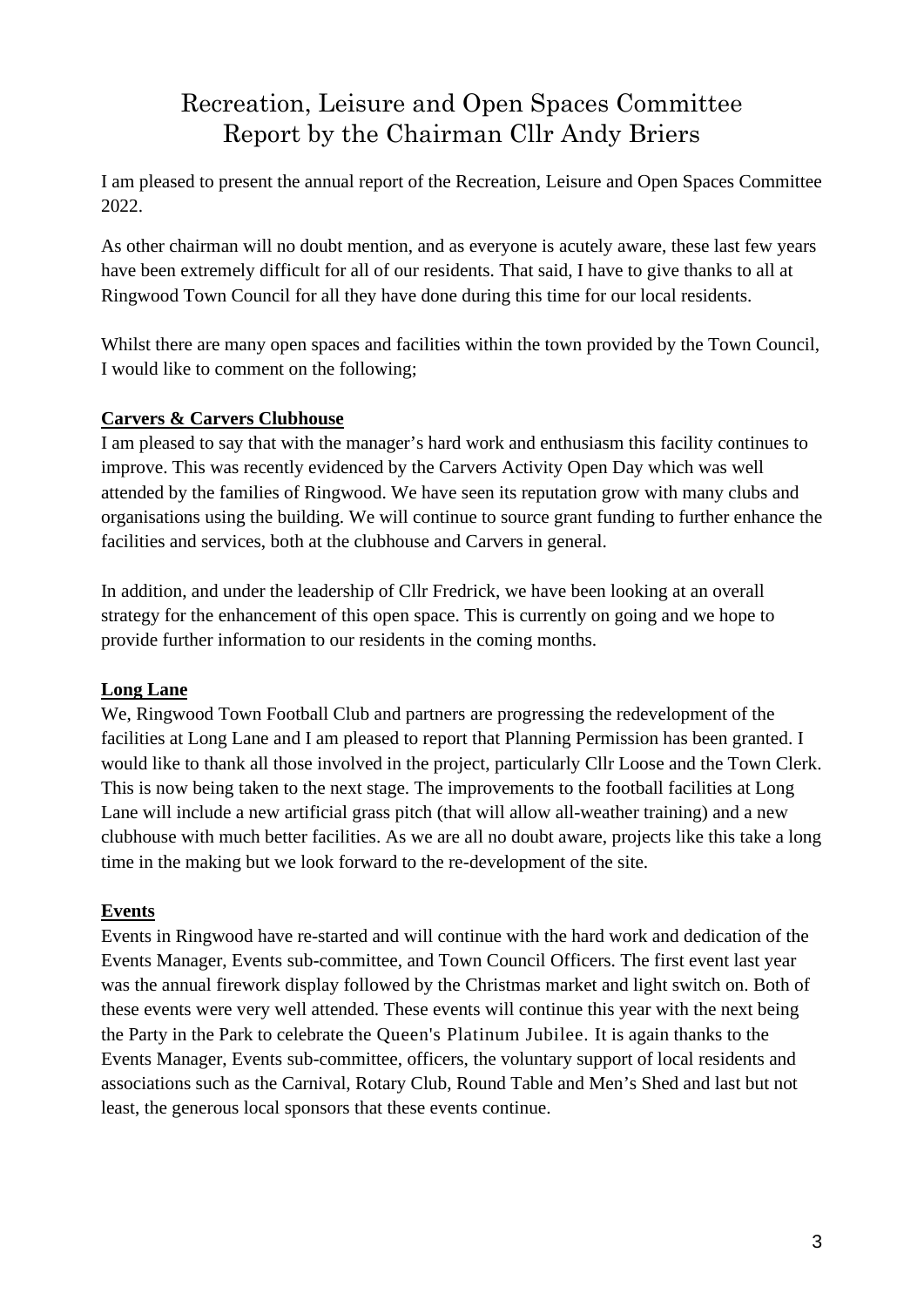#### **General Items**

The committee as always gives its thanks to Mr Atack and members of Ringwood Garden Club for judging the annual allotment competition. The winning allotment holders were awarded prizes at a presentation last September.

I must again congratulate Ringwood Actions for Climate Emergency (RACE) and their supporters for the tree planting and the ongoing care of these areas. I thank you for all of your efforts.

As mentioned previously, I must also mention and thank our office staff and grounds team. This again, has been a very difficult year, but it is thanks to their hard work and ongoing commitment that our town and facilities are something to be proud of.

I hope the residents of Ringwood have recognised our efforts through 2021-22 and will support us in the year ahead. I would also like to thank the residents and voluntary groups of Ringwood who help with community projects, litter picking, reporting defects etc. Your help is much appreciated.

Finally, I would also like to thank members of the committee for their help and contributions throughout the last year.

That concludes the annual report from the Recreation, Leisure and Open Spaces Committee.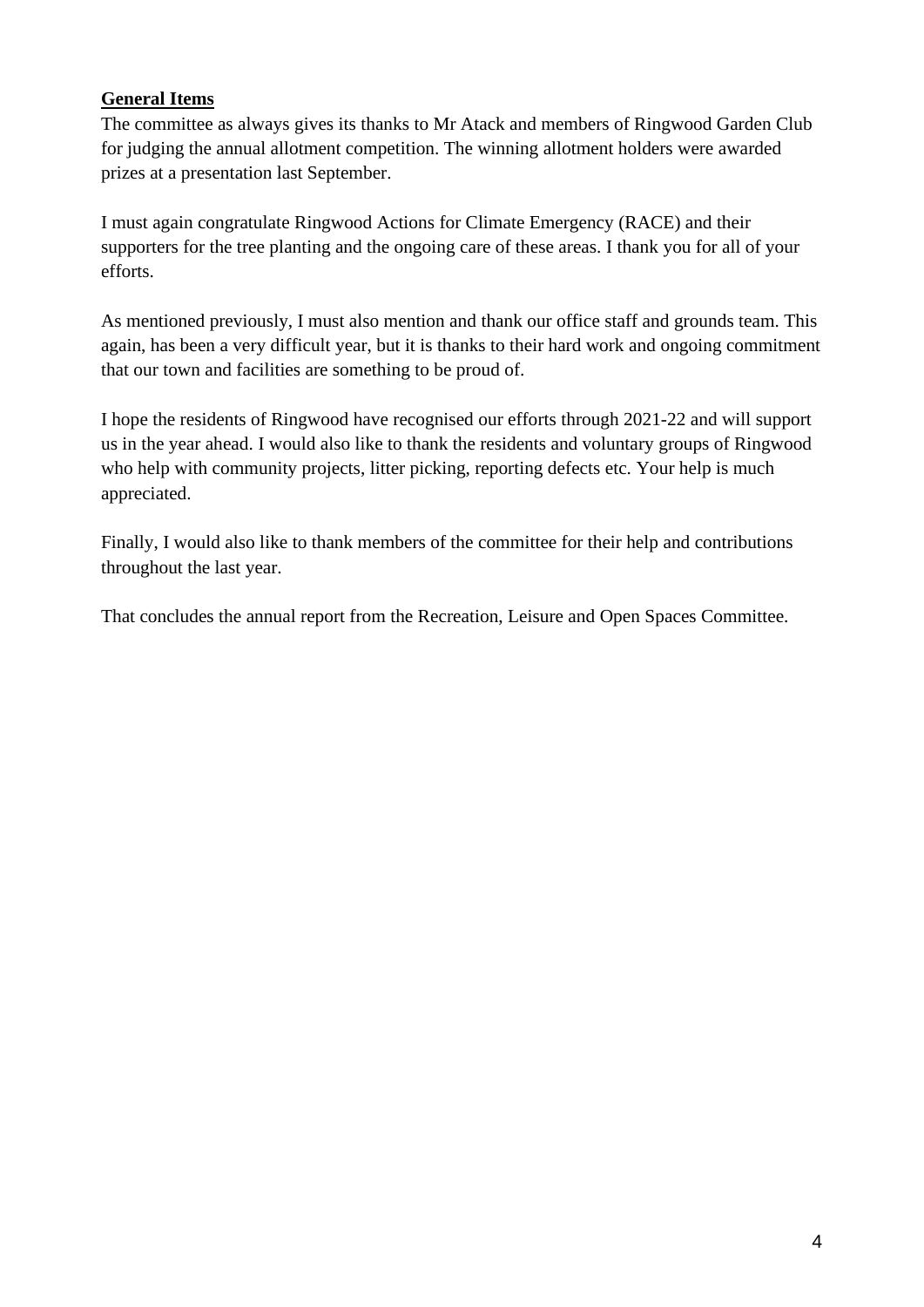## Policy and Finance Committee Report by the Chairman Cllr Jeremy Heron

The figures for the years 2020/21 and 2021/22 are set out below. Our full accounts are open for public scrutiny to anyone who wishes to view them.

The one thing that I will comment on is that through prudent financial management Ringwood Town Council remains in a good financial position ensuring that we continue to deliver services and projects for the benefit community.

|                                           | 2021/22 | 2020/21     |
|-------------------------------------------|---------|-------------|
|                                           | £       | $\mathbf f$ |
| Precept                                   | 531,856 | 519,907     |
| Income excluding investments income & CIL | 289,105 | 216,193     |
| <b>Investment Income</b>                  | 427     | 882         |
| <b>Community Infrastructure Levy</b>      | 5,814   | 31,544      |
| <b>Total Income</b>                       | 827,202 | 768,526     |
|                                           |         |             |
| Revenue Expenditure                       | 721,387 | 643,522     |
| Capital Expenditure                       | 36,234  | 9,345       |
| Loan Repayments                           | 31,546  | 31,546      |
| <b>Total Expenditure</b>                  | 789,167 | 684,413     |
|                                           |         |             |
| Net Movement in Funds                     | 38,035  | 84,113      |
|                                           |         |             |

Revenue Expenditure broken down by Committee is:

| Policy & Finance                | 446.978 | 398,058 |
|---------------------------------|---------|---------|
| Recreation Leisure & Open Space | 309,225 | 260,755 |
| Planning                        | 32.964  | 25,600  |
|                                 |         |         |
| Total Balances held at bank     | 639,322 | 597,32  |

Town Council Loans:

| Public Loans Board (Fixed rate 3.4% over 25 years)      | 75 049  | 189.523 |
|---------------------------------------------------------|---------|---------|
| Loan for land purchase (Fixed rate 3.03% over 25 years) | 154.421 | 160.357 |

As I looked back over the past two years, and what extraordinary years they have been, I reflected that, through wise investment in IT this Council continued to support its residents through the Pandemic with staff working remotely from home and meetings taking place over the internet. What a learning curve that was for both staff and Members.

Whilst that was a tangible outcome for the Policy and Finance Committee we are, in essence, mostly an enabler for the Planning Town & Environment and Recreation Leisure & Open Spaces Committees.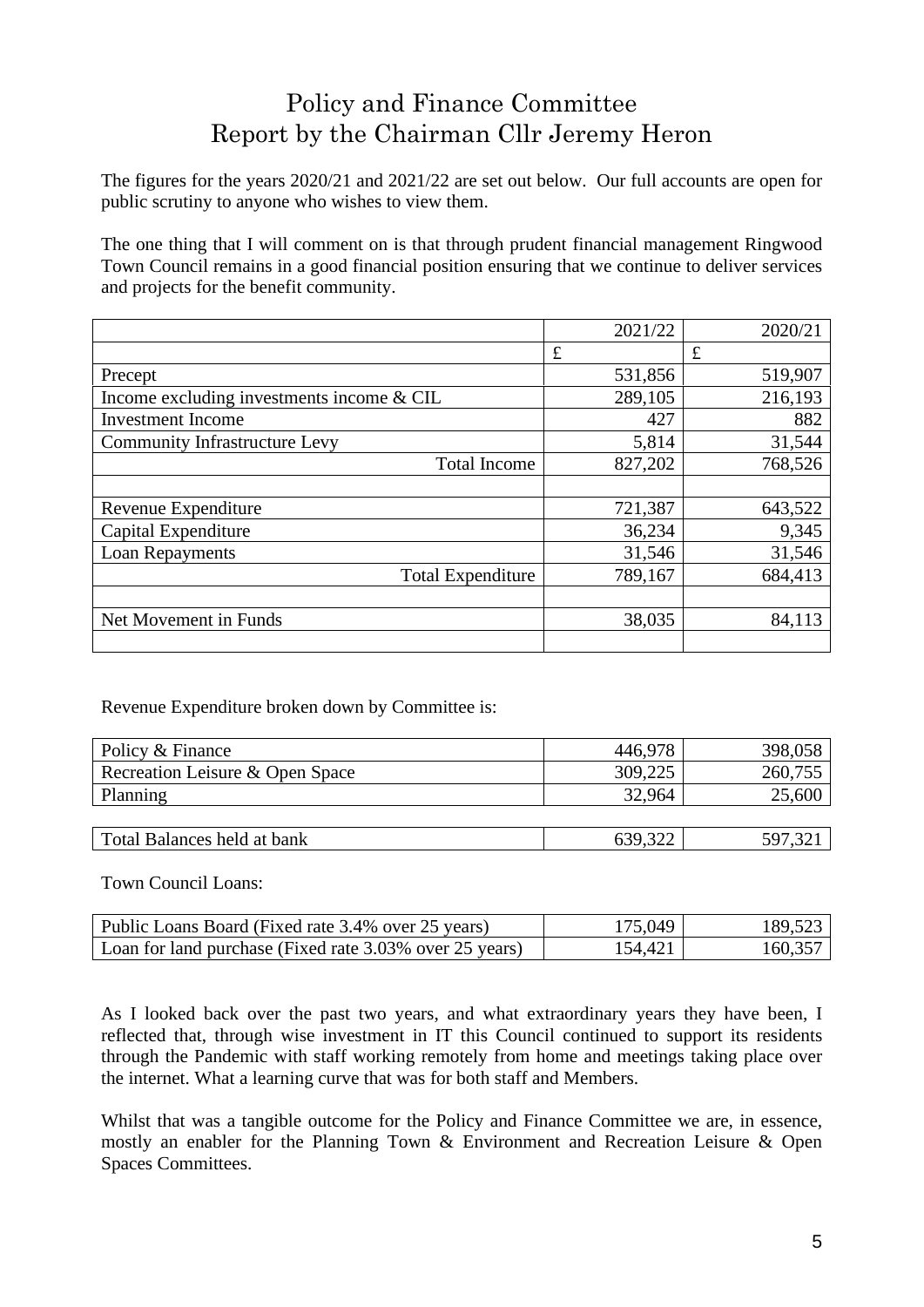As I look back this Committee has ensured that when Planning wished to support REAL in their environmental projects the resources were available, and equally when this Council decided that we should deliver a Neighbourhood Plan we were in a position to engage consultants and start that journey.

Recreation is again a committee that delivers on the ground for the people of Ringwood but again their hard work can not come to fruition without the finances to enable delivery. Our big cost item in this area is obviously the incredible improvements to the football facilities at Long Lane but this does not detract from the smaller projects that enhance the community such as the work at Kingfisher Way or the play area at Ash Grove, not to mention the planning that will hopefully deliver a greatly improved access road to Poulner Lakes.

I know that I have strayed into the area of other committees but I hope that this Council and the residents of Ringwood see us all as a single team working to improve the lives of those that live and work within our most amazing community.

I conclude, as always, with my thanks to our staff without whom none of this could be achieved.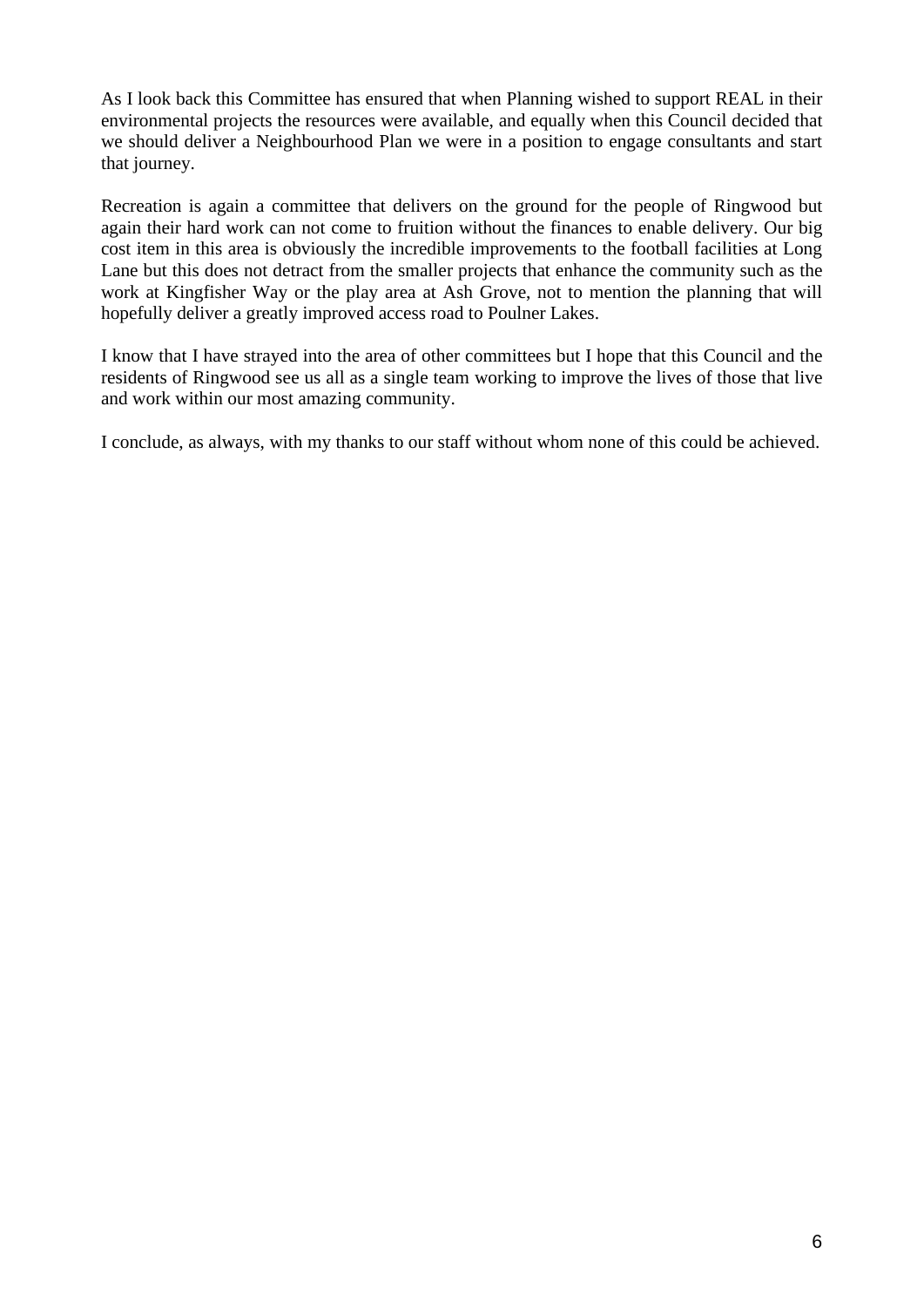## Planning, Town and Environment Committee Report by the Chairman Cllr Philip Day

#### **Introduction**

I became a member of this Committee 7 years ago when first elected to the Town Council. Previously, the Committee was chaired by Cllr Chris Treleaven who did not stand for re-election in 2019 – Chris had vast experience of planning matters both at Town and District level and has been a "hard act to follow". It is appropriate that I pay tribute to his hard work and dedication and thank him for the example by which he led the Committee.

Previous reports have included statistics about the number of applications considered, and the outcomes. I have chosen to depart from that approach, not least because in terms of planning matters, the last three years have seen some very major changes in policy and the bringing forward of proposed developments that have presented "challenges" to this committee, quite apart from the "routine work" of considering applications for planning consents (including tree work) in our Parish.

In addition, the Town Council resolved to proceed with a Neighbourhood Plan – a major task in itself.

I propose to look at each in turn and then make some general observations about how the Coronavirus pandemic, lockdown and other matters have impacted on our work.

#### **The Local Plan**

My first major task as Chair of this Committee was to represent the Town Council (assisted by the Town's Deputy Clerk and Clerk to this Committee – Jo Hurd) at the Public Inquiry into what has now become Part 1 of New Forest District Council's Local Plan. Part 2 – identification of smaller development sites was expected by now and although some work has been undertaken in regards to the identification of smaller sites (i.e. for between 10 and 100 dwellings) it appears that as a consequence of a Planning Appeal in which it was held that NFDC could not demonstrate an adequate supply of housing sites over the next 5 years, the Local Plan Part 1 may itself be re-visited. We await further information but either way, there will be more work for this Committee……

In summary (and one could write a book on this subject alone) back in 2019 we were principally concerned with what are now commonly known as the Elm Tree (Nouale Lane, Taylor Wimpey or site 14) and the Moortown (site 13) sites.

We were reconciled to the fact that the Elm Tree site would almost certainly be included within the plan but opposed the removal of the Moortown site from the Green Belt. We argued that existing infrastructure (roads, drainage, schools, doctors, dentists etc.) simply could not cope with these developments and that it was imperative that upper limits be imposed on the number of dwellings to be built on each site.

As we know, the Plan was indeed adopted but the issues raised at the Inquiry remain of concern and highly relevant (see further below).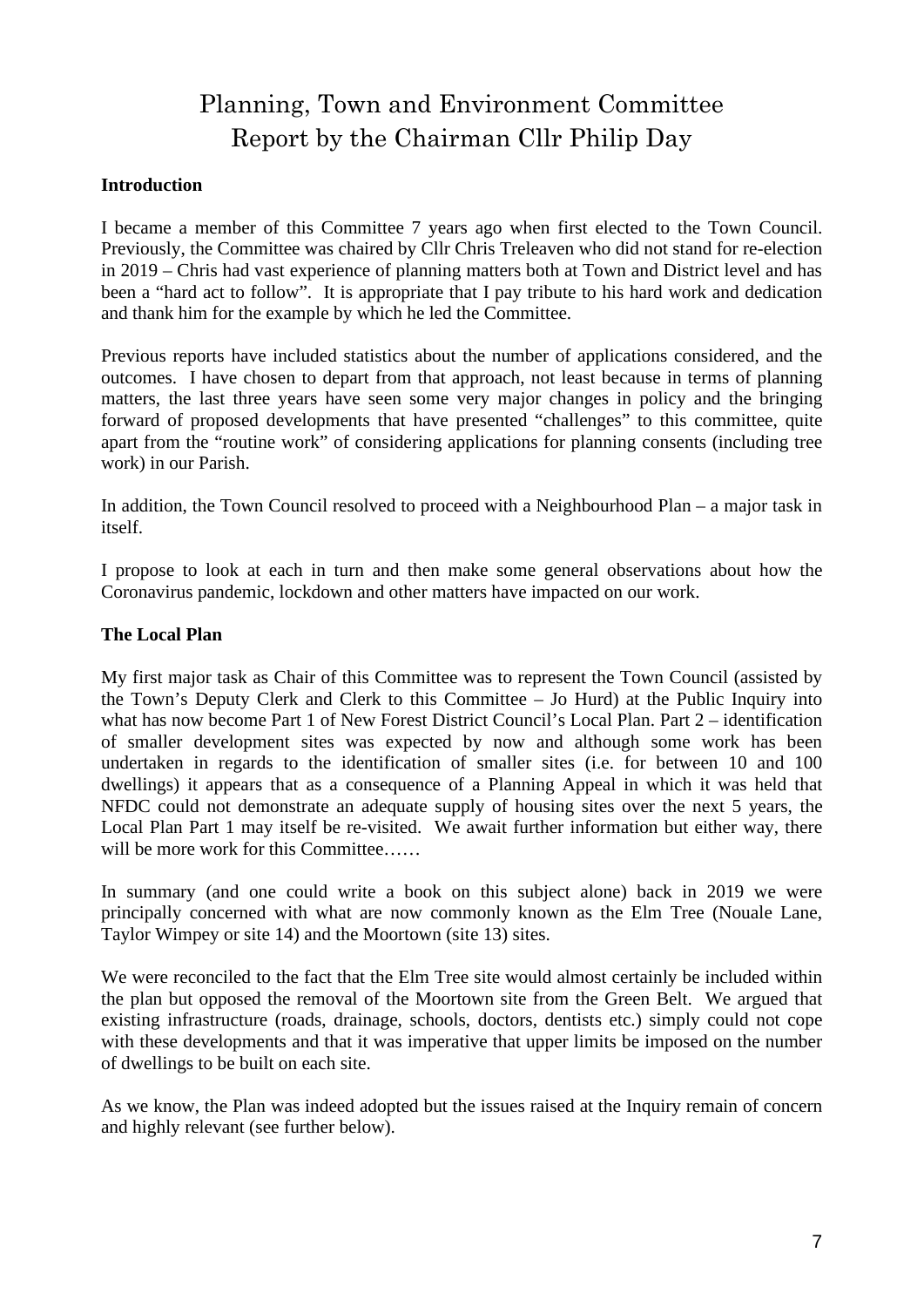#### **The A31 widening scheme and associated works**

As Chair of the Committee, I have represented the Town Council at countless meetings over the last three years with Highways England (now National Highways), Hampshire County Council, NFDC and the contractors regarding the scheme and associated works.

I am pleased to report that our engagement has been productive, albeit to a limited extent in that (for example) we were able to persuade all concerned to undertake the footpath and other improvements to West Street at the same time as the laying of a new electricity cable, rather than have the street dug up twice.

Members were divided about the proposal to reverse Meeting House Lane but that occurred and was then promptly reversed back again when it became clear that the original reversal was causing congestion for those attempting to leave both the main town car park and that of Waitrose. Discussion continue regarding this and it remains to be seen what the final outcome will be.

We were successful in obtaining better signage on the A31 and within the town itself warning of the changes to the West Street junction although at the time and even now, more needs to be done in that regard to prevent "rat-running".

The works to replace the Water Main with a new route through the water meadows, the Bickerley and then past Greyfriars, along Mansfield Road and back to the A31 have been and gone. Reinstatement work has been carried out at the Bickerley and officers are monitoring this but it will take some time for the ground to fully recover.

The main works on the A31 itself are now well advanced and scheduled to end in November 2022. The Town Council has been actively monitoring the consequences of these works and made numerous representations to both National Highways and Hampshire County Council as a direct result of which various amendments to the original traffic management scheme have been implemented (e.g. the extent of the 50 mph limit on the A31 itself and signage on the A31). It remains to be seen what will happen once the holiday season starts in earnest but whilst it is clear that the local road network has been significantly and adversely affected by the works, it is gratifying that after what might perhaps have been regarded as a "wobbly start", monthly meetings do now take place and our concerns are at least heard. The other attendees are our County Councillor Michael Thierry and District Councillors (who are also Town Councillors) Tony Ring, Jeremy Heron and Steve Rippon-Swaine and our Deputy Clerk, Jo Hurd.

#### **Snails Lane**

Although this proposed development was outside the Parish boundary, it would have had an obvious impact on the Town such that the Committee made forceful representations regarding the proposals. In the event, the planning application was refused by NFDC, there was no appeal and, to date no revised application has been forthcoming.

#### **Beaumont Park/Linden Homes**

Although now effectively complete and the new houses occupied, the Committee continues to monitor issues such as drainage, the play and other open areas and to bring concerns to the attention of NFDC officers.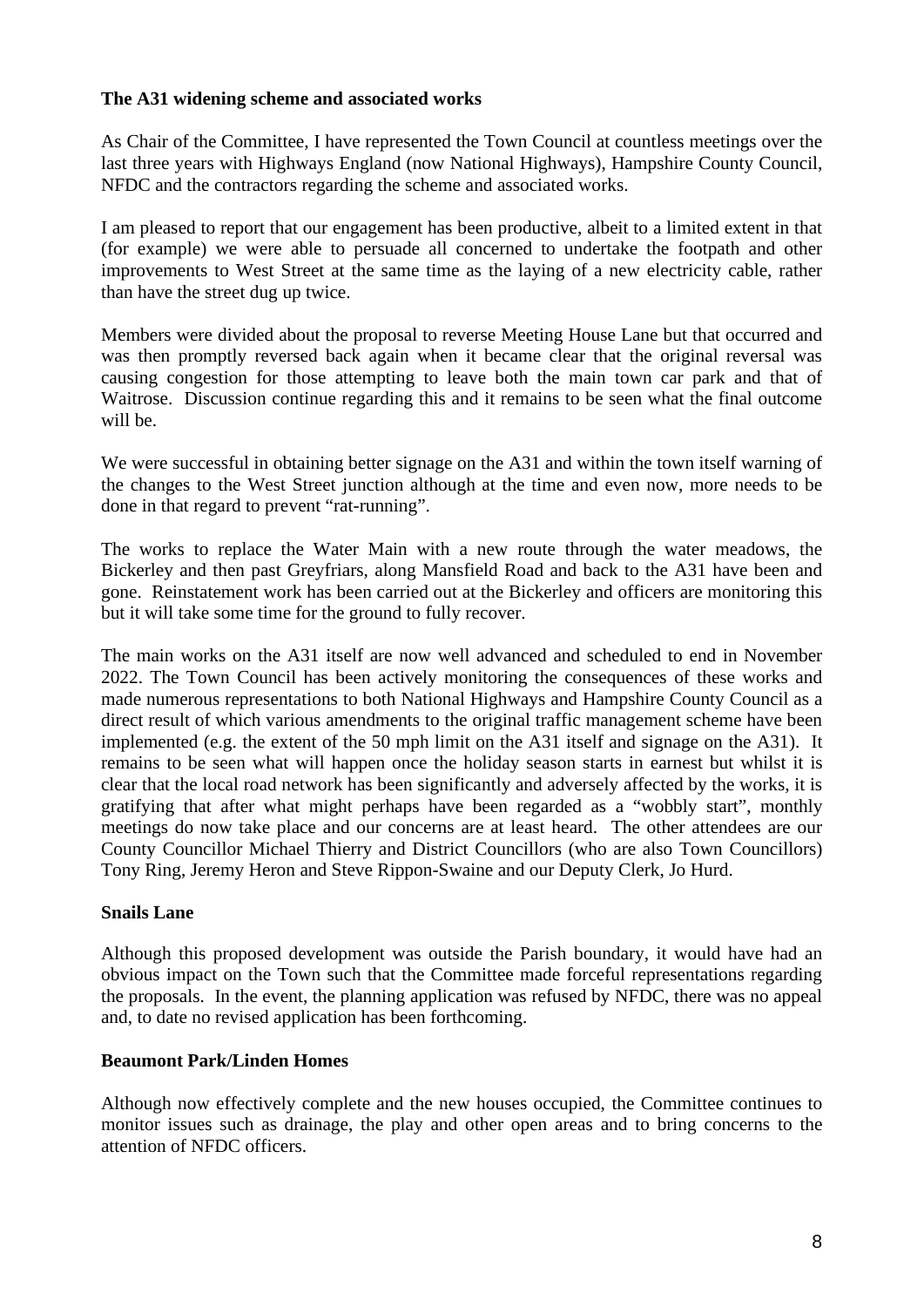#### **Moortown Site**

A year or so ago, an application to "excuse" those promoting the site from undertaking an Environmental Impact Assessment had been rejected by NFDC. Those promoting the site (which does not include two significant parcels of land owned by the County Council) had engaged in a form of public consultation and a formal application for outline planning consent was expected in early summer 2021.

In fact, ownership of the site passed from St Congar to Crest Nicholson who very helpfully sought to engage with us and the public in a series of consultations and presentations. A hybrid planning application was eventually submitted in December 2021 seeking outline consent for some 480 houses on the site within their ownership and a detailed consent for what is in effect the southern half of the site.

On this occasion, the Committee formed a "Task and Finish Group" to put together a draft response. I am grateful to local architect Joe Moorhouse, Dr Geoff Ridgway OBE, my predecessor as chair of this Committee – Chris Treleaven and Cllr Gareth DeBoos for their invaluable input, along with all of those members of the public whose comments on social media and on the NFDC and other websites helped us to formulate a view. Following a change in the schemes of delegations for Committees, the final response required the approval of Full Council rather than simply this Committee.

I believe that the formal response (recommending that the application be refused) that was approved by in April is the longest and most detailed response ever submitted by the Town Council to any application, comprising an 8 page summary and supporting documents running to well over a hundred further pages.

I suspect that given what has happened with the "Elm Tree Site", it will be many months before a final decision is reached regarding this site.

#### **Elm Tree site**

A year ago, I drafted a report for what should have been the 2021 Assembly which never took place. However, regarding this site I wrote this:

"*An outline application is now being processed. NFDC officers have been consulting with the Committee throughout the process and we have been making our views known. Most recently, the Committee made its formal views known following a "Zoom" meeting attended by 63 people – the vast majority being local residents (see further below). We recommended that the current application be refused for a host of reasons – details are available on the Town Council's website.* 

*Regarding this particular application, my thanks to Cllr Gareth DeBoos for his work in analysing the comments made by the public on the NFDC website and pulling together an excellent presentation that was of huge assistance in identifying issues of concern.* 

*Engagement with NFDC officers will continue into the foreseeable future and as matters progress, the Town Council will do its utmost to represent the interest of those living in Ringwood."* 

12 months later, there have recently been a host of amended plans and documents and the Planning Committee will no doubt again be exercised to consider whether our original concerns have been addressed and will respond appropriately.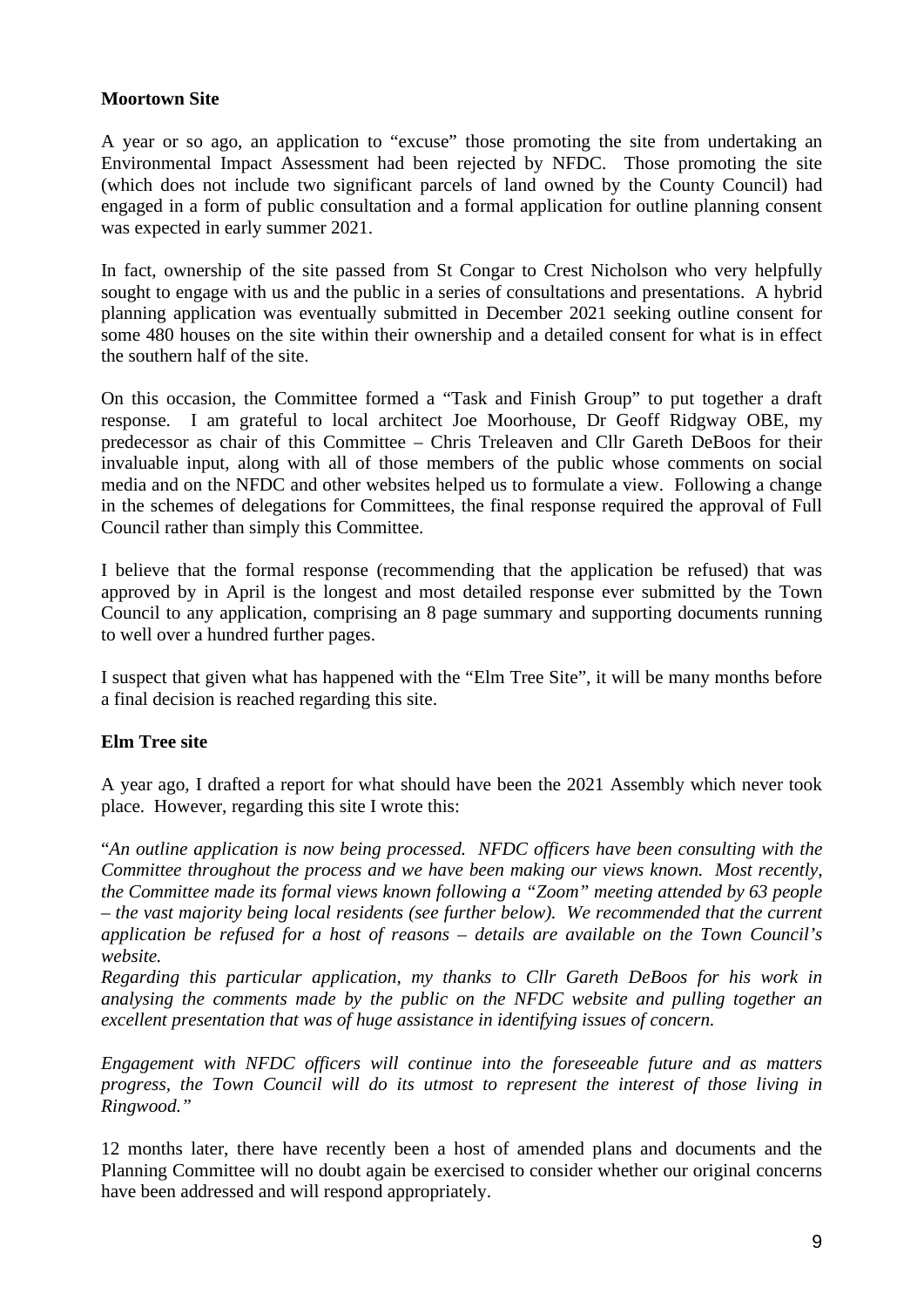It may well be that we will again look to form a "Task and Finish Group" to consider and draft a further response but I am sure that we will do all that we can to listen to and take on board the views of local residents before submitting further comments.

#### **The Old Town Hall – Regal Cinema Site**

After years of inactivity by the owners of the building, a public consultation took place last year regarding a proposed redevelopment of the wider site, including the current car wash and the two semi-detached buildings fronting Meeting House Lane. We applauded the fact that those looking to develop the site had sought to engage in consultations with both the Town Council and the public at large.

As so often seems to happen, the anticipated planning application has to date not been forthcoming and might or indeed may not include a space suitable for a cinema (albeit a small one). Nevertheless, there remains a prospect that this important building might be restored to something of its former glory given its very prominent position in the Town centre.

#### **Neighbourhood Plan (NP)**

After much debate over an extended period, in mid-2020, the Town Council decided to proceed towards adopting such a plan.

Consultants were appointed, grants were obtained to cover the vast majority of the cost, a steering committee has been formed (under the chairmanship of Cllr John Haywood) and various working parties are hard at work undertaking research, consultations and formulating policies that will eventually find their way to a referendum before becoming something that has some real legal "bite" (which is not the case with the earlier "Town Plan"). Again, I express my thanks to the leaders of the Working Parties – Chris Treleaven, Joe Moorhouse, Janet Georgiou and Cllr Gareth DeBoos and also to Mary Deboos who has in recent times taken on the somewhat onerous mantle of Project Manager.

It is hoped that the NP can be finalised before detailed planning applications are submitted for the large development sites and can have a real influence on how the new houses will be built, their design and how any development can contribute positively to our ancient Market Town, especially in the historic town centre around the High Street and Market Place.

More work is needed to involve the community as a whole (especially the younger residents) but those currently involved are extremely enthusiastic and things are progressing well.

#### **"Routine work"**

The number of planning applications considered by the Committee continues unabated. Without undertaking a forensic or statistical analysis of the same, the majority are from people looking to extend their homes (rather than to "upsize") by building extensions, extending into roof spaces or looking to "convert" a conservatory into a brick extension. A consequence of such applications is of course to reduce the available stock of smaller, cheaper houses in the town – a matter of some concern to the Committee but not a valid reason to refuse planning consent.

There have been a significant number of applications for "in-fill" developments in back gardens or by the division of existing plots and a few small developments of between 10 and 20 houses (e.g. the old police station site).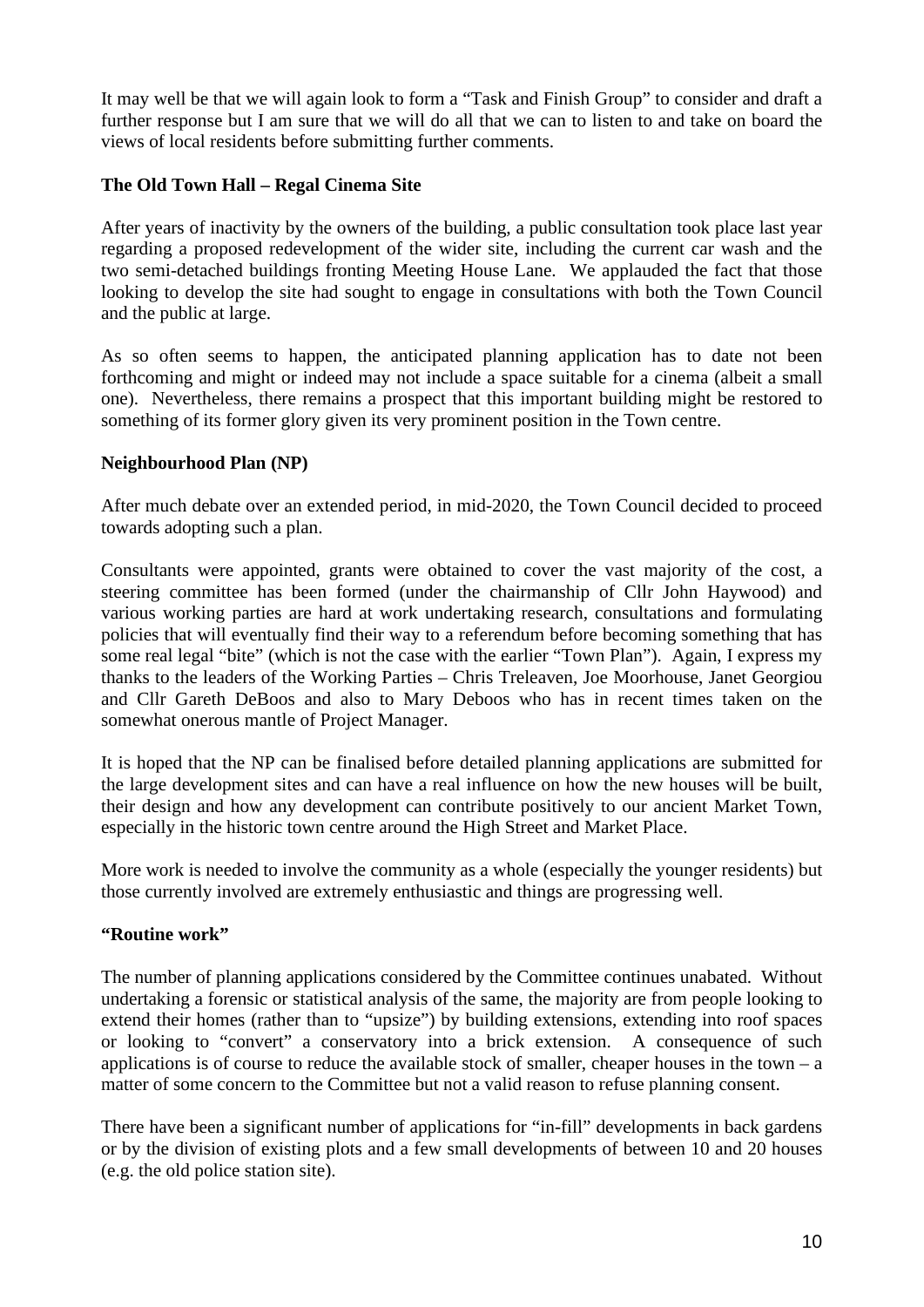The Committee has, by and large had no issue with most applications but on occasions, has made a recommendation that there be an outright refusal or that the proposal be amended. I am pleased to note that there have only been a very small number of occasions when the Committee's recommendation has not been accepted by NFDC officers although there remain two matters of concern in particular:

Ringwood Local Distinctiveness, particularly in areas such as (but not limited to) Broadshard Lane and the visual impact on the street scene of developments such as replacing hedges with (high) fences; and

Concerns that Committee members have about the impact some developments have on localised traffic and parking issues.

In both cases, there is perception that not sufficient weight is given to the views of the Committee, given out local knowledge.

#### **Working with NFDC officers**

Historically, by the time that this Committee considered a planning application, an officer's report would be available with recommendations as to whether to grant or refuse an application (or grant subject to conditions). This gave us a clear insight as to officers' thinking.

However and for some time now, reports have either not been available or have identified planning considerations without giving an indication of the view likely to be taken by officers. This has meant that members of the Committee have had to spend more time than hitherto in looking at details of the applications before we have been in a position to formulate a recommendation.

On the other hand, engagement with senior planning officers at NFDC (Clare Upton-Brown and Richard Natt in particular) has improved with one or both officers regularly updating members on an informal basis with regard to each of the larger developments and also attending formal meetings open to the public. There remains scope for improvement but we are grateful for their assistance.

#### **The effect of the Pandemic**

Come March 2020 physical meetings of the Town Council meeting came to a very abrupt halt. This Committee was the first to hold remote hearings using the Zoom technology. It does of course have its disadvantages but it has made it easier for councillors, officers and members of the public to "attend" – I very much doubt that had the meeting to consider the Elm Tree application taken place in the Gateway, 63 people would have attended nor the 25 or so who attended a more recent virtual meeting regarding the Moortown application!

I anticipate that we will very shortly be reverting to physical meetings but it does seem to me that this exercise in "virtual democracy" has largely been a success.

#### **Acknowledgments**

I would like to thank all those members of the public who have attended our meetings, whether to speak for or against a particular application or to raise other matters of concern.

I would also like to thank the various organisations that contribute to our work, including in particular Ringwood Society, RACE, REAL, Transition Ringwood and all those who are involved in formulating the Neighbourhood Plan.